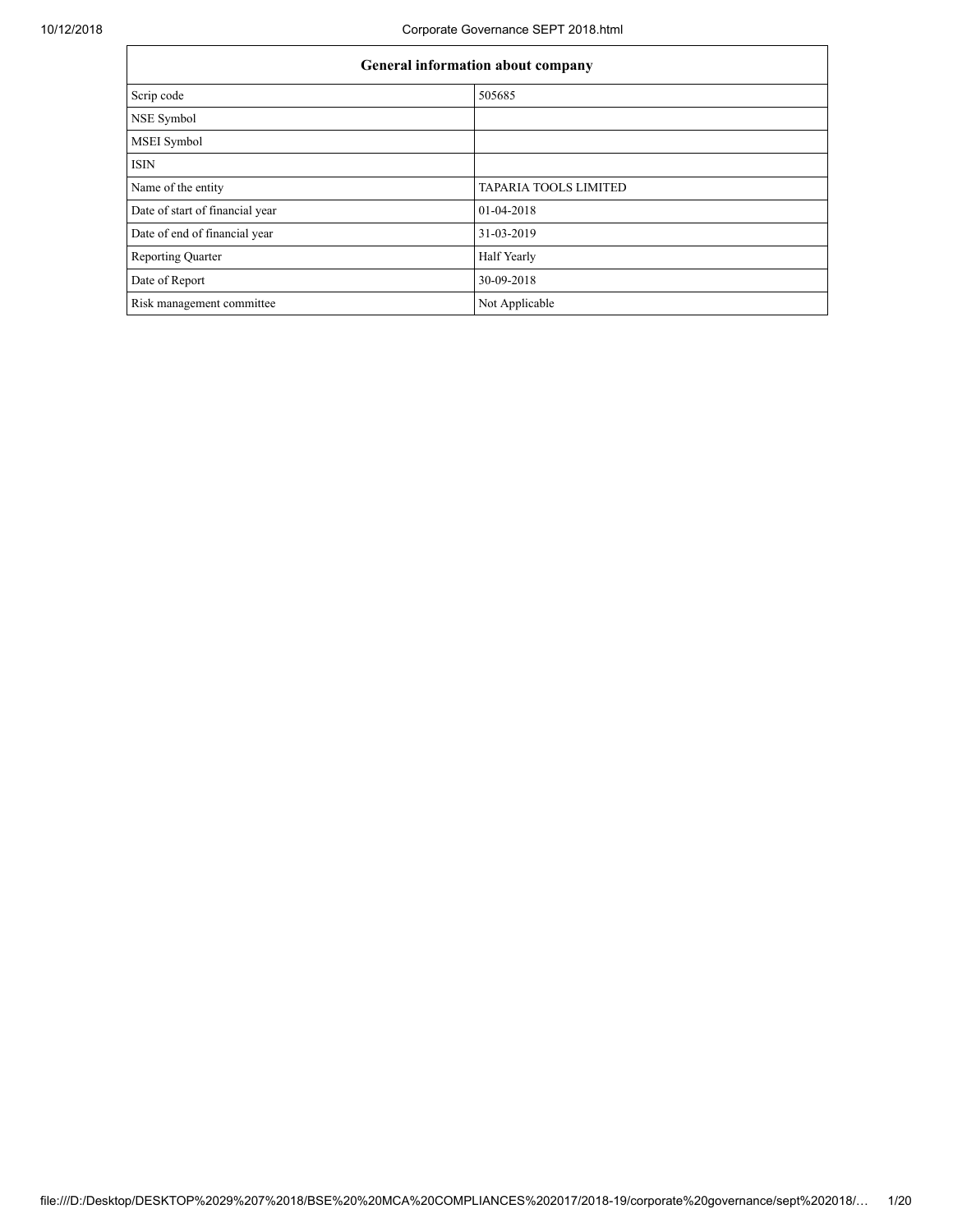|    |                                                                |                                                          |                     |            |                                                       |                            |                               | <b>Annexure I</b>                                                    |                      |                                            |                                                                                                                                                    |                                                                                                                                                                          |                                                                                                                                                                                                            |                                      |                                             |
|----|----------------------------------------------------------------|----------------------------------------------------------|---------------------|------------|-------------------------------------------------------|----------------------------|-------------------------------|----------------------------------------------------------------------|----------------------|--------------------------------------------|----------------------------------------------------------------------------------------------------------------------------------------------------|--------------------------------------------------------------------------------------------------------------------------------------------------------------------------|------------------------------------------------------------------------------------------------------------------------------------------------------------------------------------------------------------|--------------------------------------|---------------------------------------------|
|    | Annexure I to be submitted by listed entity on quarterly basis |                                                          |                     |            |                                                       |                            |                               |                                                                      |                      |                                            |                                                                                                                                                    |                                                                                                                                                                          |                                                                                                                                                                                                            |                                      |                                             |
|    | I. Composition of Board of Directors                           |                                                          |                     |            |                                                       |                            |                               |                                                                      |                      |                                            |                                                                                                                                                    |                                                                                                                                                                          |                                                                                                                                                                                                            |                                      |                                             |
|    |                                                                |                                                          |                     |            |                                                       |                            |                               | Disclosure of notes on composition of board of directors explanatory |                      |                                            |                                                                                                                                                    |                                                                                                                                                                          |                                                                                                                                                                                                            |                                      |                                             |
|    |                                                                |                                                          |                     |            |                                                       |                            |                               |                                                                      |                      |                                            | Is there any change in information of board of directors compare to previous quarter                                                               | Yes                                                                                                                                                                      |                                                                                                                                                                                                            |                                      |                                             |
| Sr | Title<br>(Mr<br>Ms)                                            | Name of the<br>Director                                  | PAN                 | <b>DIN</b> | Category 1<br>of directors                            | Category 2<br>of directors | Category<br>3 of<br>directors | Date of<br>appointment<br>in the<br>current term                     | Date of<br>cessation | Tenure<br>of<br>director<br>(in<br>months) | No of<br>Directorship<br>in listed<br>entities<br>including<br>this listed<br>entity (Refer<br>Regulation<br>$25(1)$ of<br>Listing<br>Regulations) | Number of<br>memberships<br>in Audit/<br>Stakeholder<br>Committee(s)<br>including this<br>listed entity<br>(Refer<br>Regulation<br>$26(1)$ of<br>Listing<br>Regulations) | No of post<br>of<br>Chairperson<br>in Audit/<br>Stakeholder<br>Committee<br>held in listed<br>entities<br>including<br>this listed<br>entity (Refer<br>Regulation<br>$26(1)$ of<br>Listing<br>Regulations) | Notes for<br>not<br>providing<br>PAN | Notes for<br>not<br>providing<br><b>DIN</b> |
|    | Mr                                                             | <b>BHAGIRATH</b><br><b>BANSILAL</b><br>LADDA             | AAKPL4061A          | 01679989   | Non-<br>Executive -<br>Independent<br>Director        | Not<br>Applicable          |                               | 24-09-2014                                                           | $23 - 08 -$<br>2018  | 47                                         |                                                                                                                                                    |                                                                                                                                                                          | $\boldsymbol{0}$                                                                                                                                                                                           |                                      |                                             |
| 2  | Mr                                                             | <b>DEVIPRASAD</b><br>KANHAIYALAL<br><b>TAPARIA</b>       | AAAPT3472B          | 00126892   | Non-<br>Executive -<br>Non<br>Independent<br>Director | Not<br>Applicable          |                               | 27-09-2017                                                           |                      | 12                                         | 1                                                                                                                                                  |                                                                                                                                                                          | 1                                                                                                                                                                                                          |                                      |                                             |
| 3  | Mr                                                             | <b>GOVINDLAL</b><br><b>SAMDANI</b><br>MANASAWALA         | AALPM9010H 01267114 |            | Non-<br>Executive -<br>Independent<br>Director        | Not<br>Applicable          |                               | 24-09-2014                                                           |                      | 48                                         | $\overline{c}$                                                                                                                                     | $\overline{2}$                                                                                                                                                           | 1                                                                                                                                                                                                          |                                      |                                             |
| 4  | Mr                                                             | <b>HARNARAYAN</b><br><b>HANUMANBUX</b><br><b>TAPARIA</b> | AAAPT3471C          | 00126774   | Executive<br>Director                                 | Chairperson                |                               | 17-09-2015                                                           |                      | 36                                         | 1                                                                                                                                                  | 1                                                                                                                                                                        | 0                                                                                                                                                                                                          |                                      |                                             |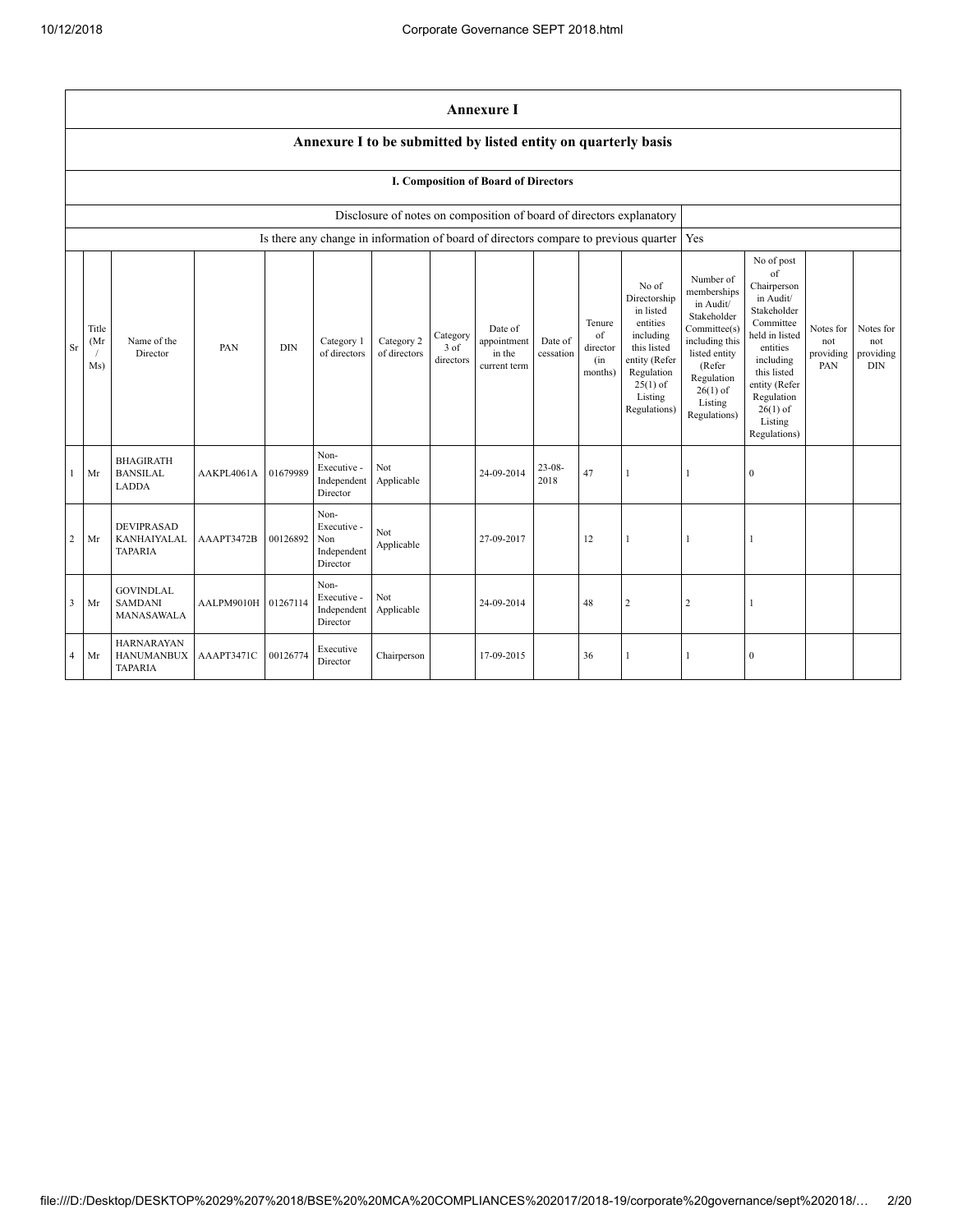$\mathbf{r}$ 

|                 | <b>Annexure I</b>                                                                                             |                                                           |                     |            |                                                       |                               |                               |                                                  |                      |                                            |                                                                                                                                                    |                                                                                                                                                                          |                                                                                                                                                                                                            |                                      |                               |
|-----------------|---------------------------------------------------------------------------------------------------------------|-----------------------------------------------------------|---------------------|------------|-------------------------------------------------------|-------------------------------|-------------------------------|--------------------------------------------------|----------------------|--------------------------------------------|----------------------------------------------------------------------------------------------------------------------------------------------------|--------------------------------------------------------------------------------------------------------------------------------------------------------------------------|------------------------------------------------------------------------------------------------------------------------------------------------------------------------------------------------------------|--------------------------------------|-------------------------------|
|                 | Annexure I to be submitted by listed entity on quarterly basis<br><b>I. Composition of Board of Directors</b> |                                                           |                     |            |                                                       |                               |                               |                                                  |                      |                                            |                                                                                                                                                    |                                                                                                                                                                          |                                                                                                                                                                                                            |                                      |                               |
|                 |                                                                                                               |                                                           |                     |            |                                                       |                               |                               |                                                  |                      |                                            |                                                                                                                                                    |                                                                                                                                                                          |                                                                                                                                                                                                            |                                      |                               |
| Sr              | Title<br>(Mr)<br>Ms)                                                                                          | Name of the Director                                      | <b>PAN</b>          | <b>DIN</b> | Category 1<br>of directors                            | Category 2<br>of<br>directors | Category<br>3 of<br>directors | Date of<br>appointment<br>in the<br>current term | Date of<br>cessation | Tenure<br>of<br>director<br>(in<br>months) | No of<br>Directorship<br>in listed<br>entities<br>including<br>this listed<br>entity (Refer<br>Regulation<br>$25(1)$ of<br>Listing<br>Regulations) | Number of<br>memberships<br>in Audit/<br>Stakeholder<br>Committee(s)<br>including this<br>listed entity<br>(Refer<br>Regulation<br>$26(1)$ of<br>Listing<br>Regulations) | No of post<br>of<br>Chairperson<br>in Audit/<br>Stakeholder<br>Committee<br>held in listed<br>entities<br>including<br>this listed<br>entity (Refer<br>Regulation<br>$26(1)$ of<br>Listing<br>Regulations) | Notes for<br>not<br>providing<br>PAN | Notes<br>not<br>provid<br>DIN |
| 5               | Mr                                                                                                            | <b>JAYAKRISHNA</b><br><b>HANUMANBUX</b><br><b>TAPARIA</b> | AAAPT8985B          | 00126945   | Non-<br>Executive -<br>Non<br>Independent<br>Director | Not<br>Applicable             |                               | 29-09-2015                                       |                      | 36                                         | $\mathbf{1}$                                                                                                                                       | $\overline{0}$                                                                                                                                                           | $\mathbf{0}$                                                                                                                                                                                               |                                      |                               |
| 6               | Mr                                                                                                            | MADHAVPRASAD<br><b>TAPARIA</b>                            | AAAPT4735D          | 00126971   | Non-<br>Executive -<br>Non<br>Independent<br>Director | Not<br>Applicable             |                               | 29-09-2016                                       |                      | 24                                         | $\mathbf{1}$                                                                                                                                       | 0                                                                                                                                                                        | $\boldsymbol{0}$                                                                                                                                                                                           |                                      |                               |
| $7\phantom{.0}$ | Mr                                                                                                            | <b>RAJEEV</b><br><b>JUGALKISHOR</b><br><b>MUNDRA</b>      | AAWPM9354K 01352145 |            | Non-<br>Executive -<br>Independent<br>Director        | Not<br>Applicable             |                               | 24-09-2014                                       |                      | 48                                         | $\sqrt{2}$                                                                                                                                         | 2                                                                                                                                                                        | $\mathbf{0}$                                                                                                                                                                                               |                                      |                               |
| $\,$ 8 $\,$     | Mr                                                                                                            | SIVARAMAKRISHNAN                                          | AKEPS1414L          | 06436717   | Executive<br>Director                                 | Not<br>Applicable             |                               | 03-11-2017                                       |                      | 10                                         | 1                                                                                                                                                  |                                                                                                                                                                          | $\Omega$                                                                                                                                                                                                   |                                      |                               |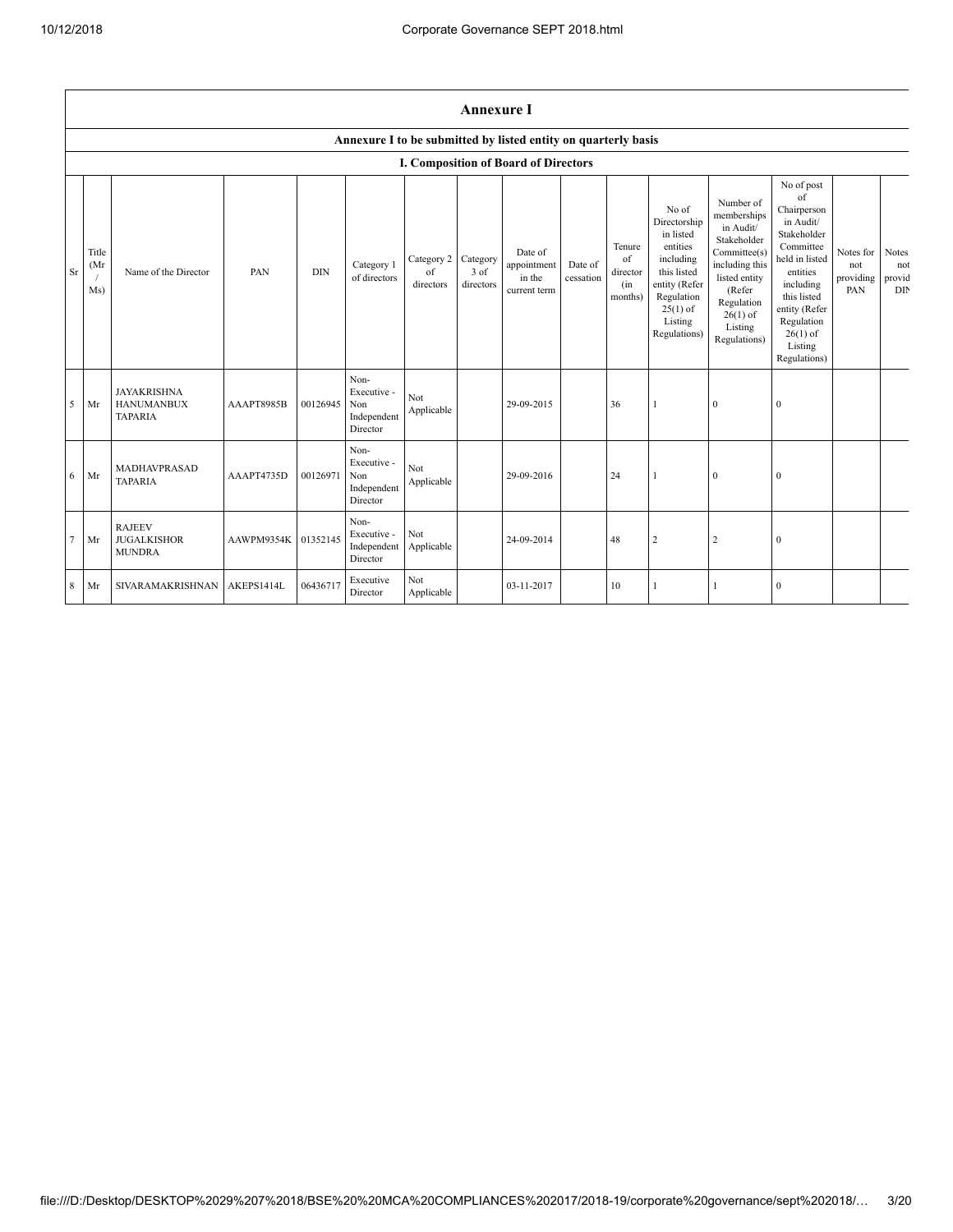|    | <b>Annexure I</b>   |                                   |            |            |                                                       |                               |                               |                                                                |                      |                                            |                                                                                                                                                    |                                                                                                                                                                          |                                                                                                                                                                                                            |                                      |                                             |
|----|---------------------|-----------------------------------|------------|------------|-------------------------------------------------------|-------------------------------|-------------------------------|----------------------------------------------------------------|----------------------|--------------------------------------------|----------------------------------------------------------------------------------------------------------------------------------------------------|--------------------------------------------------------------------------------------------------------------------------------------------------------------------------|------------------------------------------------------------------------------------------------------------------------------------------------------------------------------------------------------------|--------------------------------------|---------------------------------------------|
|    |                     |                                   |            |            |                                                       |                               |                               | Annexure I to be submitted by listed entity on quarterly basis |                      |                                            |                                                                                                                                                    |                                                                                                                                                                          |                                                                                                                                                                                                            |                                      |                                             |
|    |                     |                                   |            |            |                                                       |                               |                               | <b>I. Composition of Board of Directors</b>                    |                      |                                            |                                                                                                                                                    |                                                                                                                                                                          |                                                                                                                                                                                                            |                                      |                                             |
| Sr | Title<br>(Mr<br>Ms) | Name of the<br>Director           | PAN        | <b>DIN</b> | Category 1<br>of directors                            | Category 2<br>of<br>directors | Category<br>3 of<br>directors | Date of<br>appointment<br>in the<br>current term               | Date of<br>cessation | Tenure<br>of<br>director<br>(in<br>months) | No of<br>Directorship<br>in listed<br>entities<br>including<br>this listed<br>entity (Refer<br>Regulation<br>$25(1)$ of<br>Listing<br>Regulations) | Number of<br>memberships<br>in Audit/<br>Stakeholder<br>Committee(s)<br>including this<br>listed entity<br>(Refer<br>Regulation<br>$26(1)$ of<br>Listing<br>Regulations) | No of post<br>of<br>Chairperson<br>in Audit/<br>Stakeholder<br>Committee<br>held in listed<br>entities<br>including<br>this listed<br>entity (Refer<br>Regulation<br>$26(1)$ of<br>Listing<br>Regulations) | Notes for<br>not<br>providing<br>PAN | Notes for<br>not<br>providing<br><b>DIN</b> |
| 9  | Mr                  | <b>VIRENDRAA</b><br><b>BANGUR</b> | AELPB5548M | 00237043   | Non-<br>Executive -<br>Non<br>Independent<br>Director | Not<br>Applicable             |                               | 27-09-2017                                                     |                      | 12                                         | $\sqrt{2}$                                                                                                                                         | $\mathbf{1}$                                                                                                                                                             | 1                                                                                                                                                                                                          |                                      |                                             |
|    | 10 Mrs              | <b>DISHA</b><br><b>WADHWANI</b>   | CWZPS7743B | 06980759   | Non-<br>Executive -<br>Independent<br>Director        | Not<br>Applicable             |                               | 29-09-2015                                                     |                      | 36                                         | $\mathbf{1}$                                                                                                                                       | $\mathbf{0}$                                                                                                                                                             | $\boldsymbol{0}$                                                                                                                                                                                           |                                      |                                             |
| 11 | Mrs                 | <b>PREMLATA</b><br><b>PUROHIT</b> | AVPPP2255A | 07846020   | Non-<br>Executive -<br>Independent<br>Director        | Not<br>Applicable             |                               | 27-09-2017                                                     |                      | 12                                         | $\mathbf{1}$                                                                                                                                       | $\theta$                                                                                                                                                                 | $\mathbf{0}$                                                                                                                                                                                               |                                      |                                             |
|    | 12 Mr               | <b>DEVENDRA</b><br><b>VYAS</b>    | AEAPV8277Q | 08019038   | Non-<br>Executive -<br>Independent<br>Director        | Not<br>Applicable             |                               | 11-12-2017                                                     |                      | 9                                          | $\mathbf{1}$                                                                                                                                       | $\theta$                                                                                                                                                                 | $\mathbf{0}$                                                                                                                                                                                               |                                      |                                             |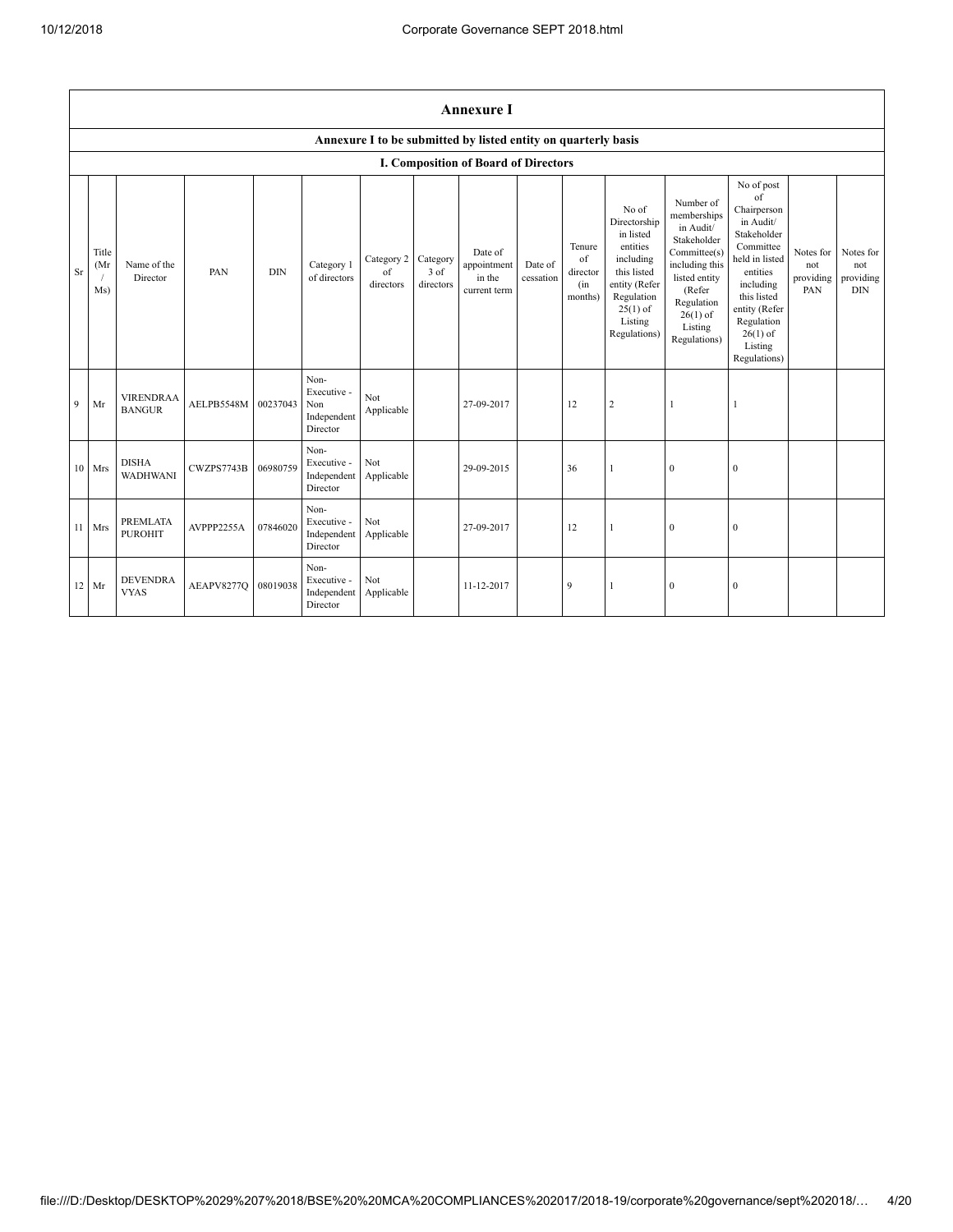| Annexure 1                                                                         |  |
|------------------------------------------------------------------------------------|--|
| <b>II. Composition of Committees</b>                                               |  |
| Disclosure of notes on composition of committees explanatory                       |  |
| Is there any change in information of committees compare to previous quarter   Yes |  |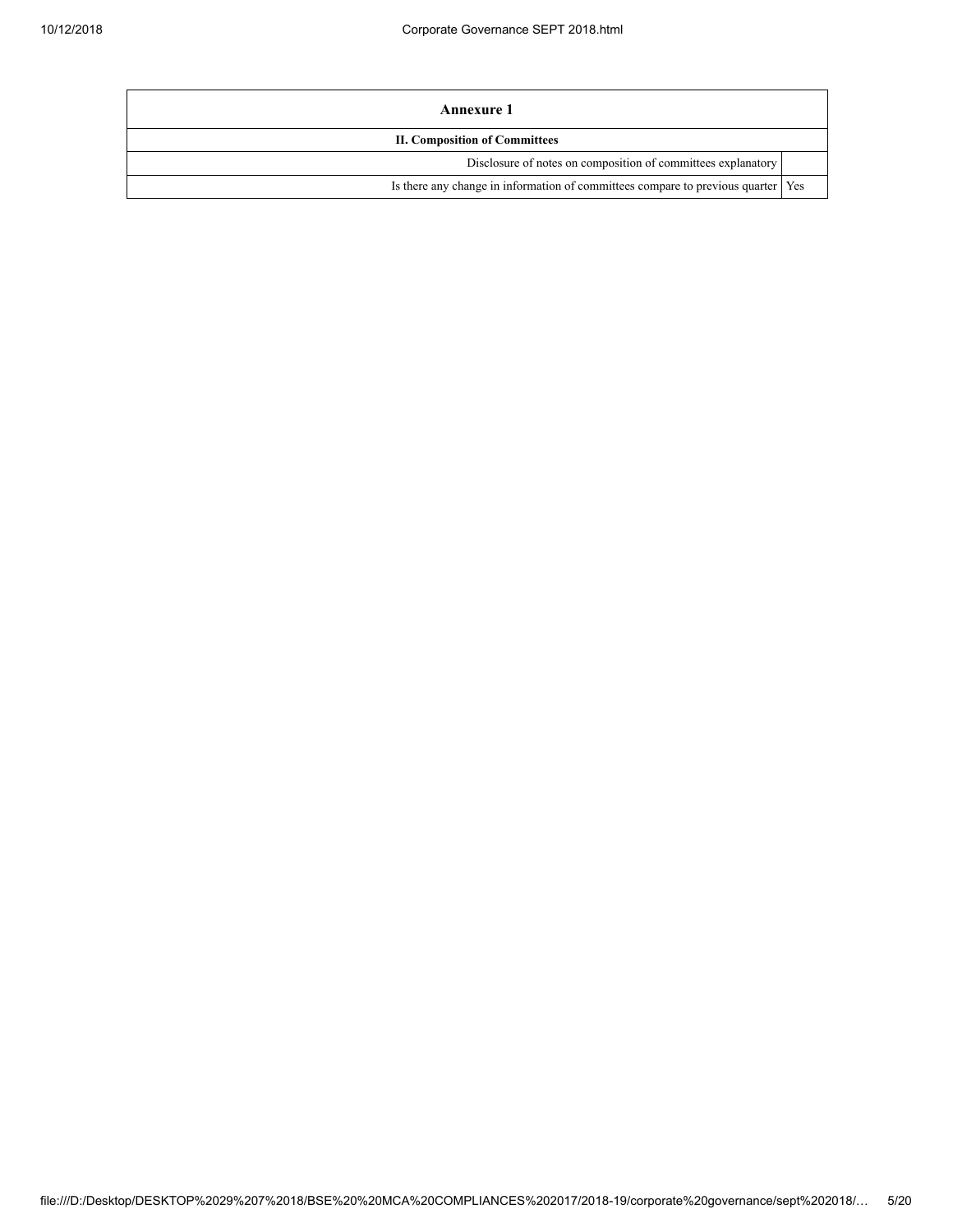|           | <b>Audit Committee Details</b> |                                          |                                             |                            |         |  |  |  |  |  |  |
|-----------|--------------------------------|------------------------------------------|---------------------------------------------|----------------------------|---------|--|--|--|--|--|--|
| <b>Sr</b> | DIN<br>Number                  | Name of Committee members                | Category 1 of directors                     | Category 2 of<br>directors | Remarks |  |  |  |  |  |  |
|           | 01267114                       | <b>GOVINDLAL SAMDANI</b><br>MANASAWALA   | Non-Executive - Independent Director        | Chairperson                |         |  |  |  |  |  |  |
|           | 00126892                       | DEVIPRASAD KANHAIYALAL<br><b>TAPARIA</b> | Non-Executive - Non Independent<br>Director | Member                     |         |  |  |  |  |  |  |
|           | 01352145                       | RAJEEV JUGALKISHOR MUNDRA                | Non-Executive - Independent Director        | Member                     |         |  |  |  |  |  |  |
|           | 01679989                       | <b>BHAGIRATH BANSILAL LADDA</b>          | Non-Executive - Independent Director        | Member                     |         |  |  |  |  |  |  |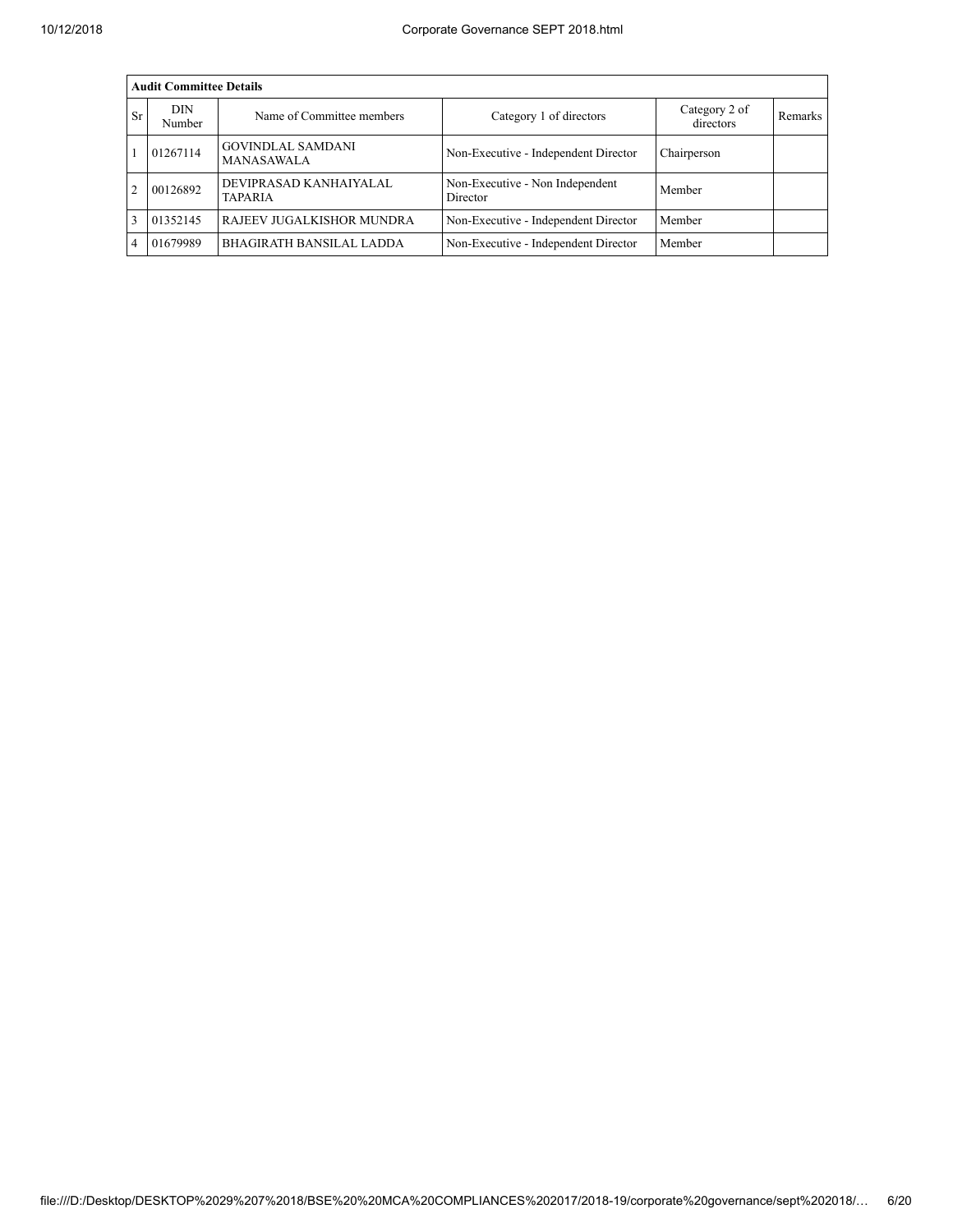|           | Nomination and remuneration committee |                                               |                                             |                            |         |  |  |  |  |  |  |
|-----------|---------------------------------------|-----------------------------------------------|---------------------------------------------|----------------------------|---------|--|--|--|--|--|--|
| <b>Sr</b> | DIN<br>Number                         | Name of Committee members                     | Category 1 of directors                     | Category 2 of<br>directors | Remarks |  |  |  |  |  |  |
|           | 01267114                              | <b>GOVINDLAL SAMDANI</b><br><b>MANASAWALA</b> | Non-Executive - Independent Director        | Chairperson                |         |  |  |  |  |  |  |
|           | 00126892                              | DEVIPRASAD KANHAIYALAL<br><b>TAPARIA</b>      | Non-Executive - Non Independent<br>Director | Member                     |         |  |  |  |  |  |  |
|           | 01352145                              | RAJEEV JUGALKISHOR MUNDRA                     | Non-Executive - Independent Director        | Member                     |         |  |  |  |  |  |  |
|           | 01679989                              | <b>BHAGIRATH BANSILAL LADDA</b>               | Non-Executive - Independent Director        | Member                     |         |  |  |  |  |  |  |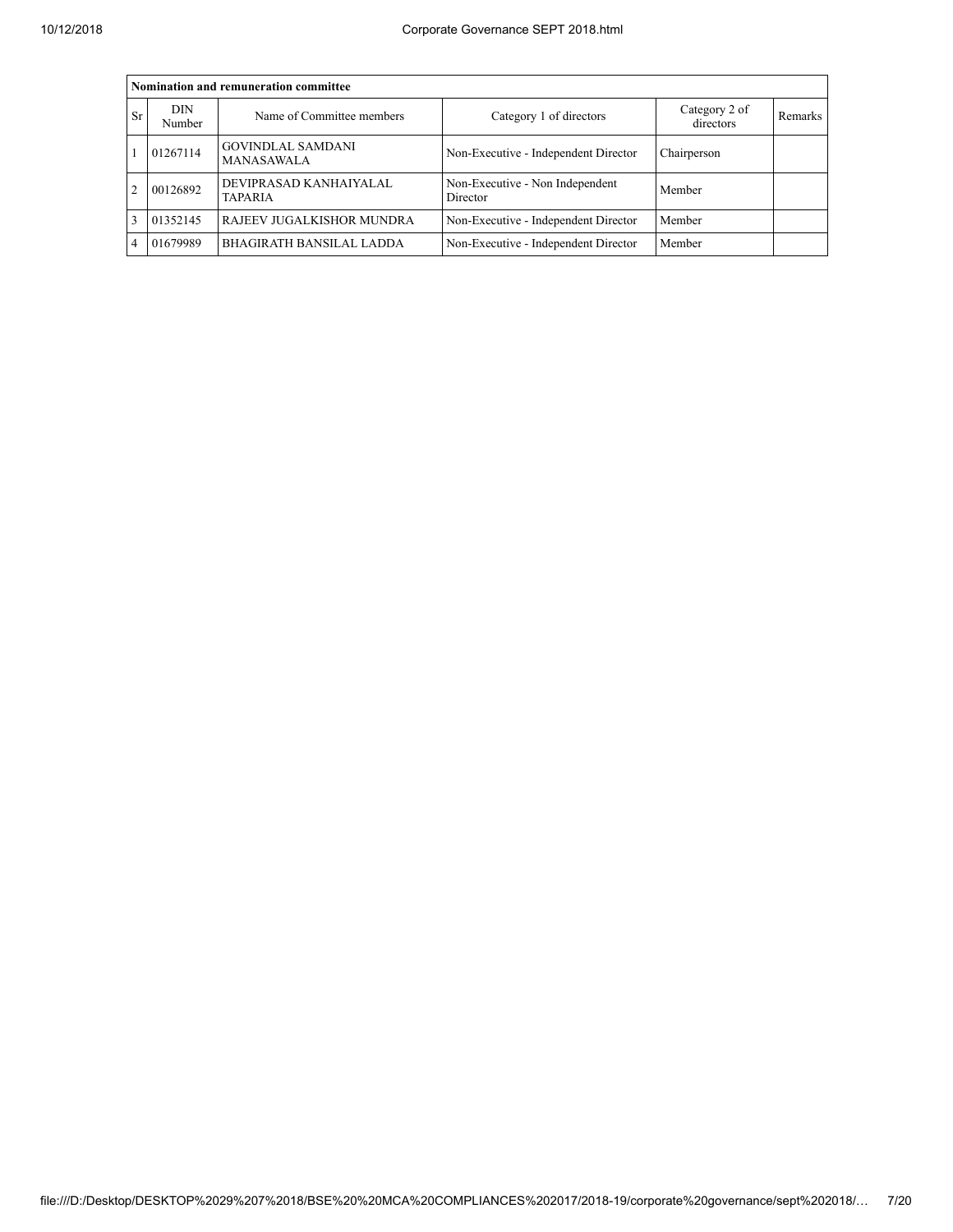|    | <b>Stakeholders Relationship Committee</b> |                                   |                                             |                            |         |  |  |  |  |  |  |
|----|--------------------------------------------|-----------------------------------|---------------------------------------------|----------------------------|---------|--|--|--|--|--|--|
| Sr | DIN<br>Number                              | Name of Committee members         | Category 1 of directors                     | Category 2 of<br>directors | Remarks |  |  |  |  |  |  |
|    | 00126892                                   | DEVIPRASAD KANHAIYALAL<br>TAPARIA | Non-Executive - Non Independent<br>Director | Chairperson                |         |  |  |  |  |  |  |
| 2  | 00126774                                   | HARNARAYAN HANUMANBUX<br>TAPARIA  | <b>Executive Director</b>                   | Member                     |         |  |  |  |  |  |  |
|    | 06436717                                   | <b>SIVARAMAKRISHNAN</b>           | <b>Executive Director</b>                   | Member                     |         |  |  |  |  |  |  |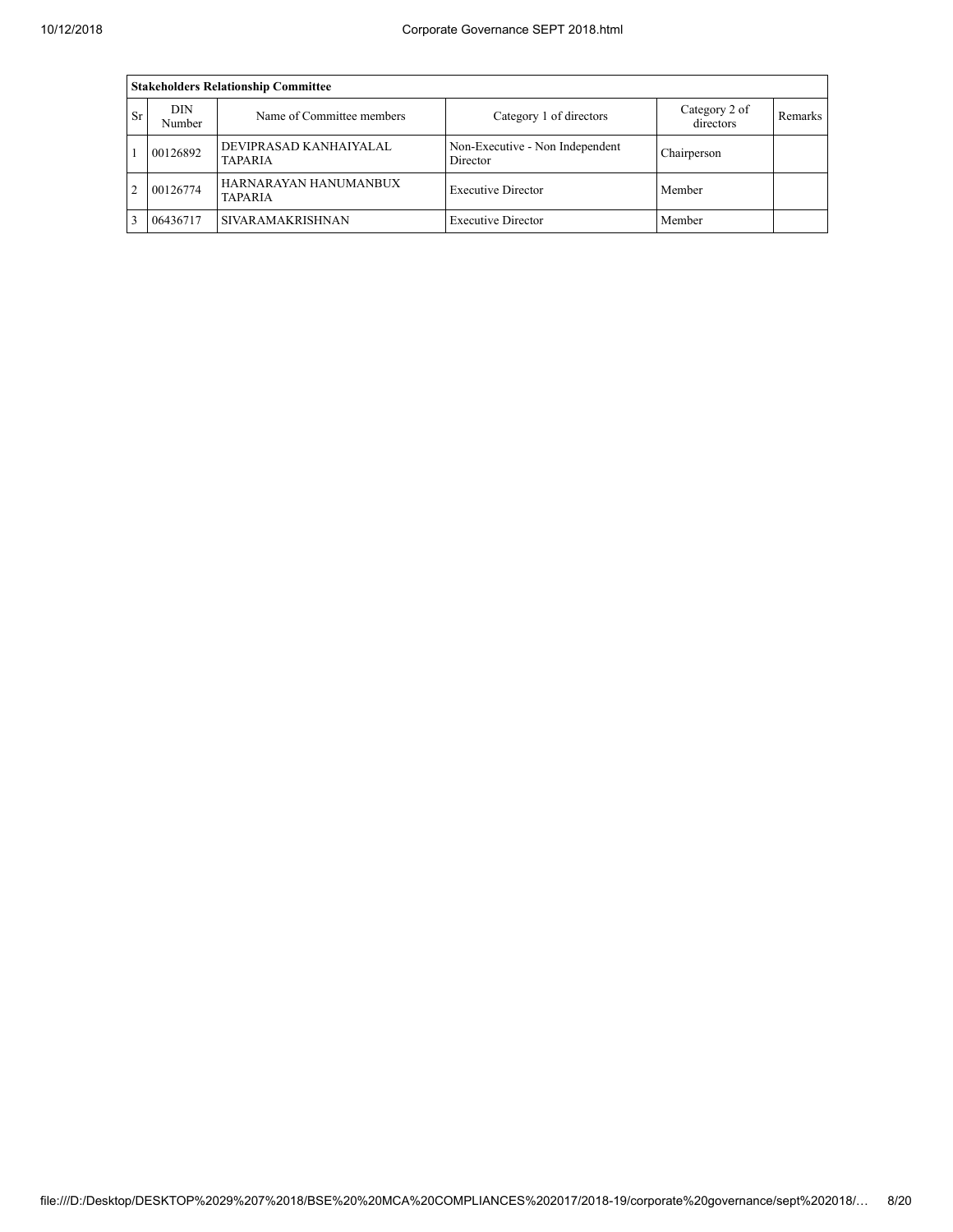|     | <b>Risk Management Committee</b> |                           |                         |                         |         |  |  |  |  |  |
|-----|----------------------------------|---------------------------|-------------------------|-------------------------|---------|--|--|--|--|--|
| Sr. | DIN Number                       | Name of Committee members | Category 1 of directors | Category 2 of directors | Remarks |  |  |  |  |  |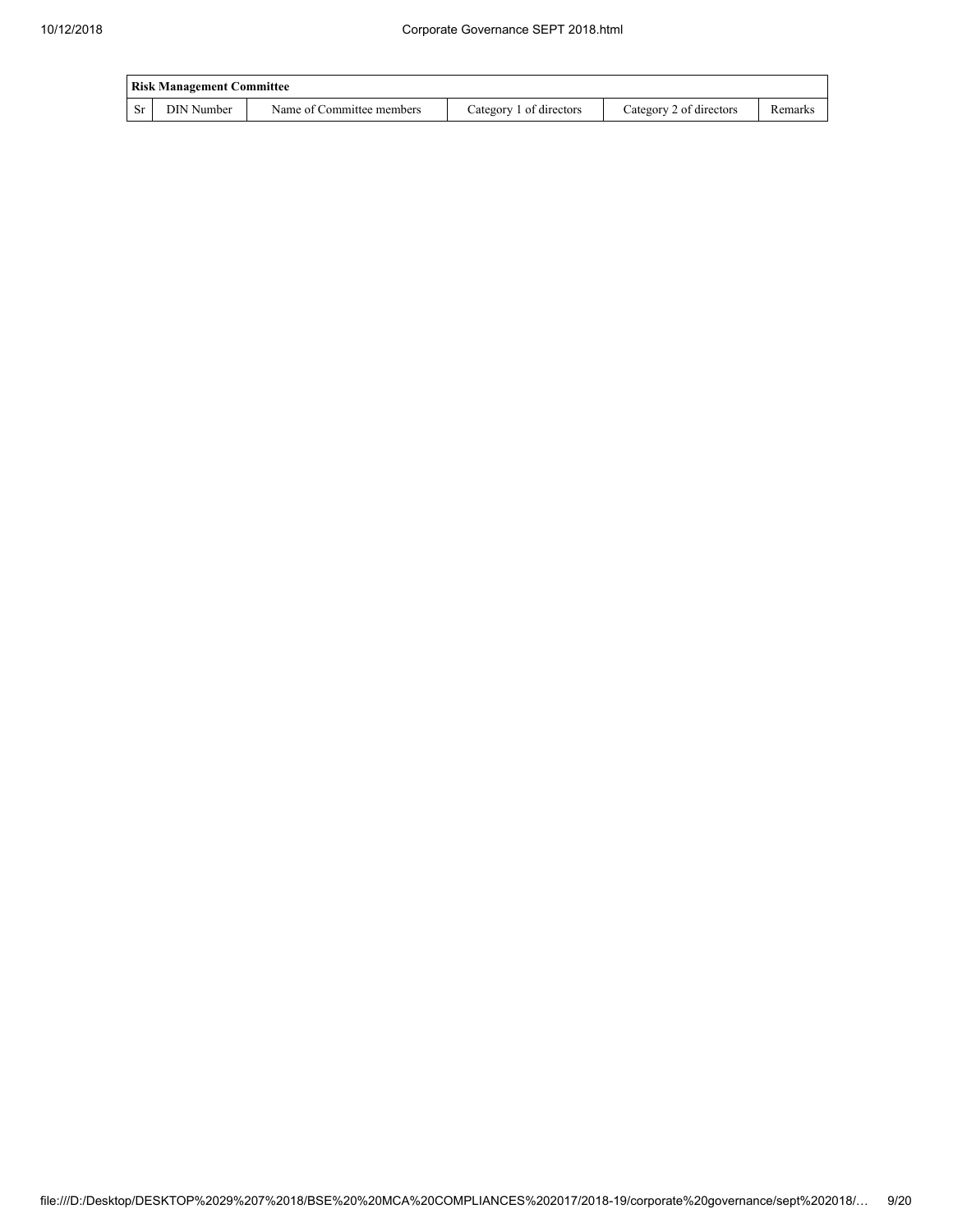|                | <b>Corporate Social Responsibility Committee</b> |                                          |                                             |                            |                |  |  |  |  |  |  |  |
|----------------|--------------------------------------------------|------------------------------------------|---------------------------------------------|----------------------------|----------------|--|--|--|--|--|--|--|
| Sr             | DIN<br>Number                                    | Name of Committee members                | Category 1 of directors                     | Category 2 of<br>directors | <b>Remarks</b> |  |  |  |  |  |  |  |
|                | 00126774                                         | HARNARAYAN HANUMANBUX<br><b>TAPARIA</b>  | <b>Executive Director</b>                   | Chairperson                |                |  |  |  |  |  |  |  |
| $\mathfrak{D}$ | 00126892                                         | DEVIPRASAD KANHAIYALAL<br><b>TAPARIA</b> | Non-Executive - Non Independent<br>Director | Member                     |                |  |  |  |  |  |  |  |
| 3              | 01679989                                         | BHAGIRATH BANSILAL LADDA                 | Non-Executive - Independent Director        | Member                     |                |  |  |  |  |  |  |  |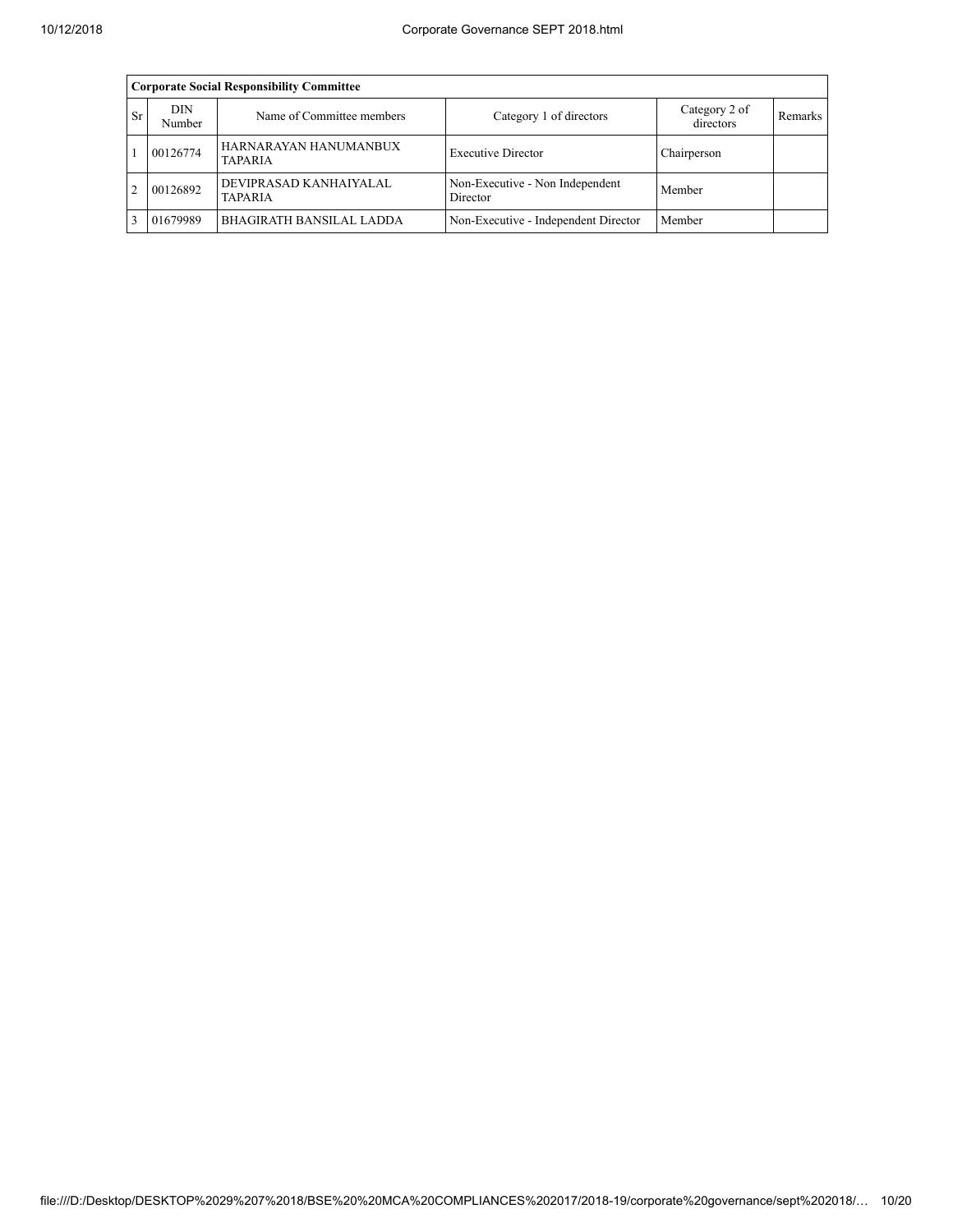| <b>Other Committee</b> |                                                                                                                                     |  |  |
|------------------------|-------------------------------------------------------------------------------------------------------------------------------------|--|--|
|                        | Sr   DIN Number   Name of Committee members   Name of other committee   Category 1 of directors   Category 2 of directors   Remarks |  |  |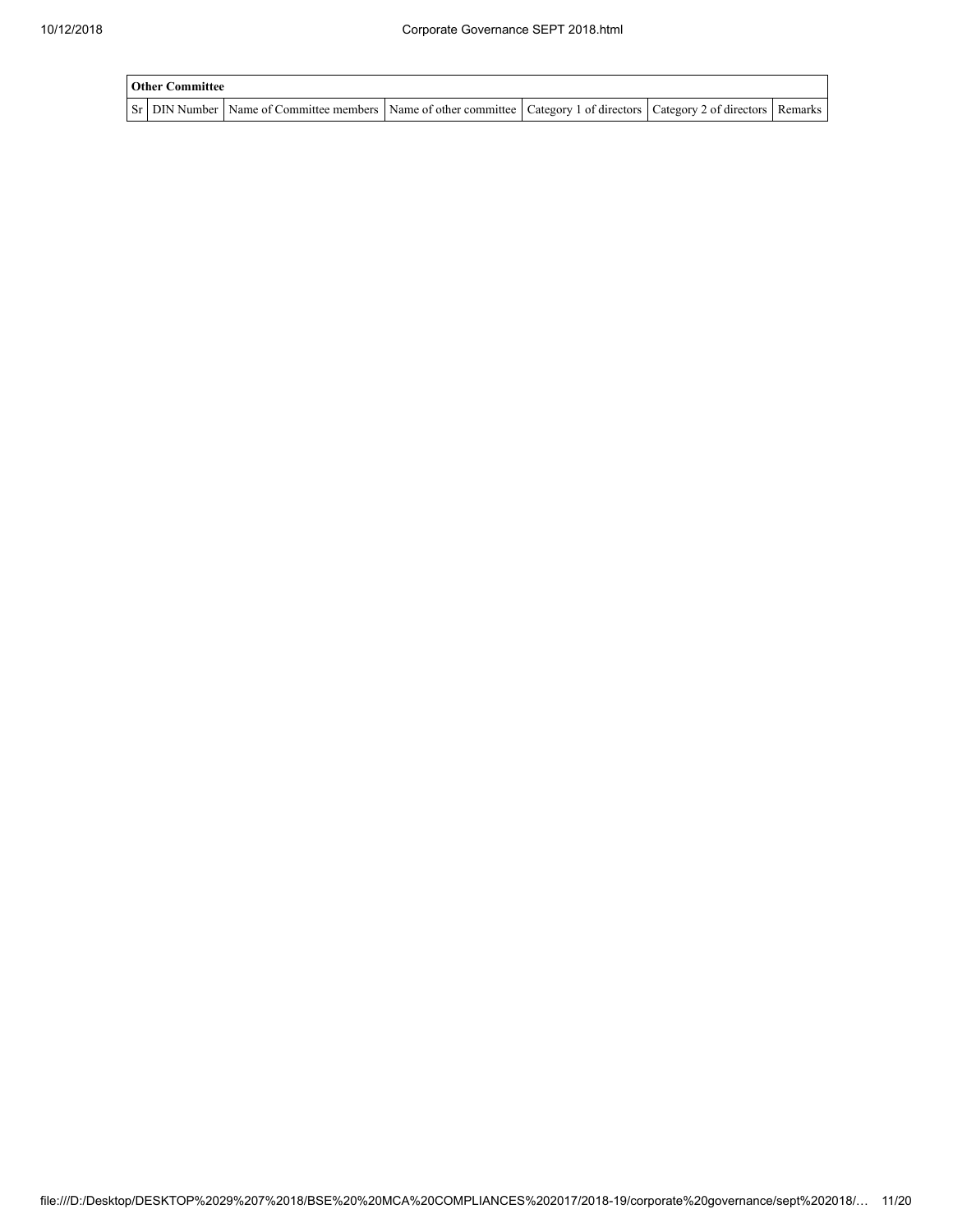|               | Annexure 1                                                       |                                                         |                                                                |  |  |  |  |  |  |
|---------------|------------------------------------------------------------------|---------------------------------------------------------|----------------------------------------------------------------|--|--|--|--|--|--|
|               | Annexure 1                                                       |                                                         |                                                                |  |  |  |  |  |  |
|               | III. Meeting of Board of Directors                               |                                                         |                                                                |  |  |  |  |  |  |
|               | Disclosure of notes on meeting of board of directors explanatory |                                                         |                                                                |  |  |  |  |  |  |
| Sr            | Date(s) of meeting (if any) in the<br>previous quarter           | $Date(s)$ of meeting (if any) in the<br>current quarter | Maximum gap between any two consecutive (in<br>number of days) |  |  |  |  |  |  |
|               | 26-05-2018                                                       |                                                         |                                                                |  |  |  |  |  |  |
| $\mathcal{L}$ |                                                                  | 11-08-2018                                              | 76                                                             |  |  |  |  |  |  |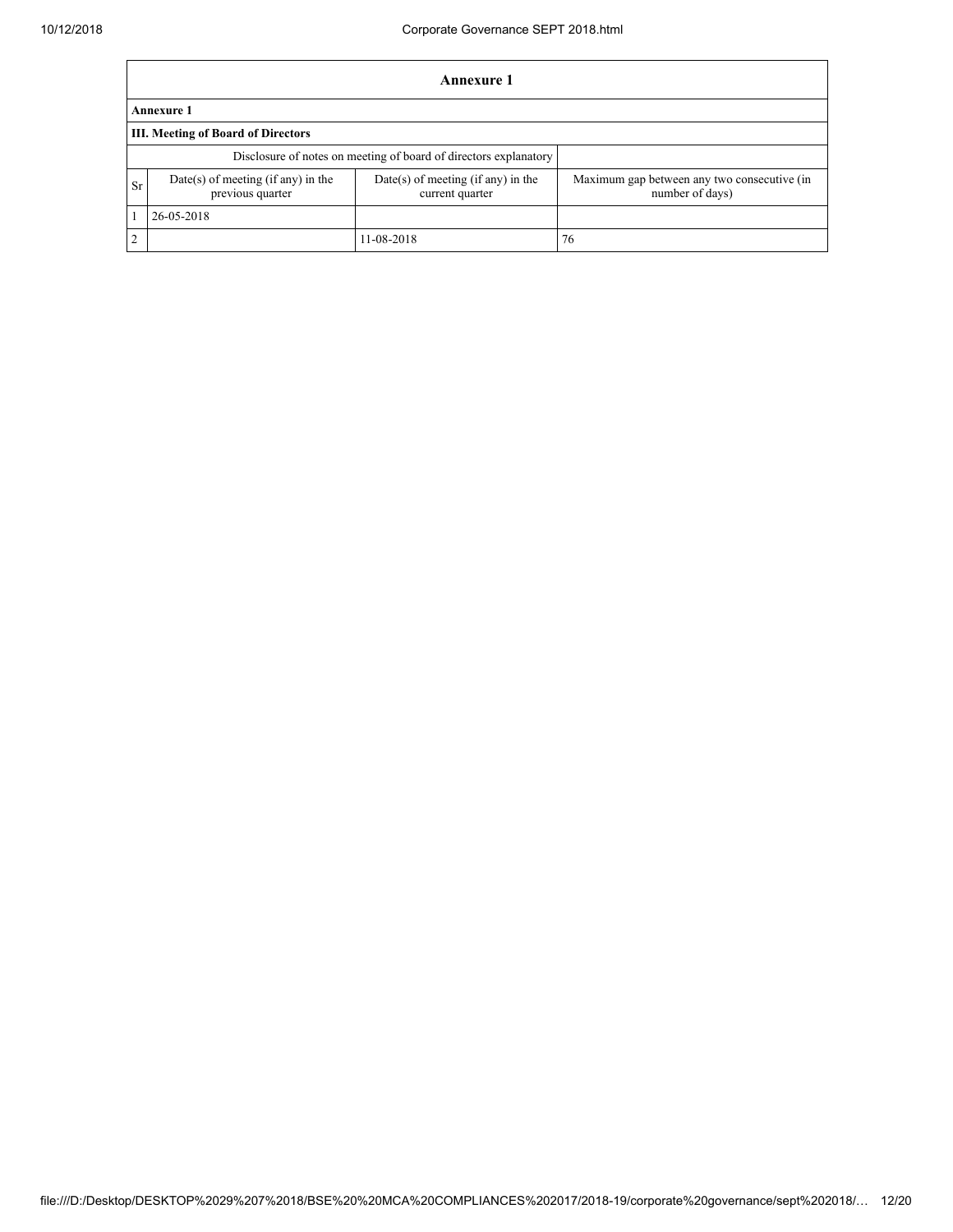|    | Annexure 1                                               |                                                                     |                                                     |                                 |                                                                     |                                                                               |                               |
|----|----------------------------------------------------------|---------------------------------------------------------------------|-----------------------------------------------------|---------------------------------|---------------------------------------------------------------------|-------------------------------------------------------------------------------|-------------------------------|
|    | <b>IV. Meeting of Committees</b>                         |                                                                     |                                                     |                                 |                                                                     |                                                                               |                               |
|    | Disclosure of notes on meeting of committees explanatory |                                                                     |                                                     |                                 |                                                                     |                                                                               |                               |
| Sr | Name of<br>Committee                                     | $Date(s)$ of meeting<br>of the committee in<br>the relevant quarter | Whether<br>requirement of<br>Quorum met<br>(Yes/No) | Requirement<br>of Quorum<br>met | $Date(s)$ of meeting<br>of the committee in<br>the previous quarter | Maximum gap between<br>any two consecutive<br>meetings (in number of<br>days) | Name of<br>other<br>committee |
|    | Audit<br>Committee                                       | 11-08-2018                                                          | Yes                                                 |                                 | 26-05-2018                                                          | 76                                                                            |                               |
| 2  | Corporate<br>Social<br>Responsibility<br>Committee       | 11-08-2018                                                          | Yes                                                 |                                 | 26-05-2018                                                          | 76                                                                            |                               |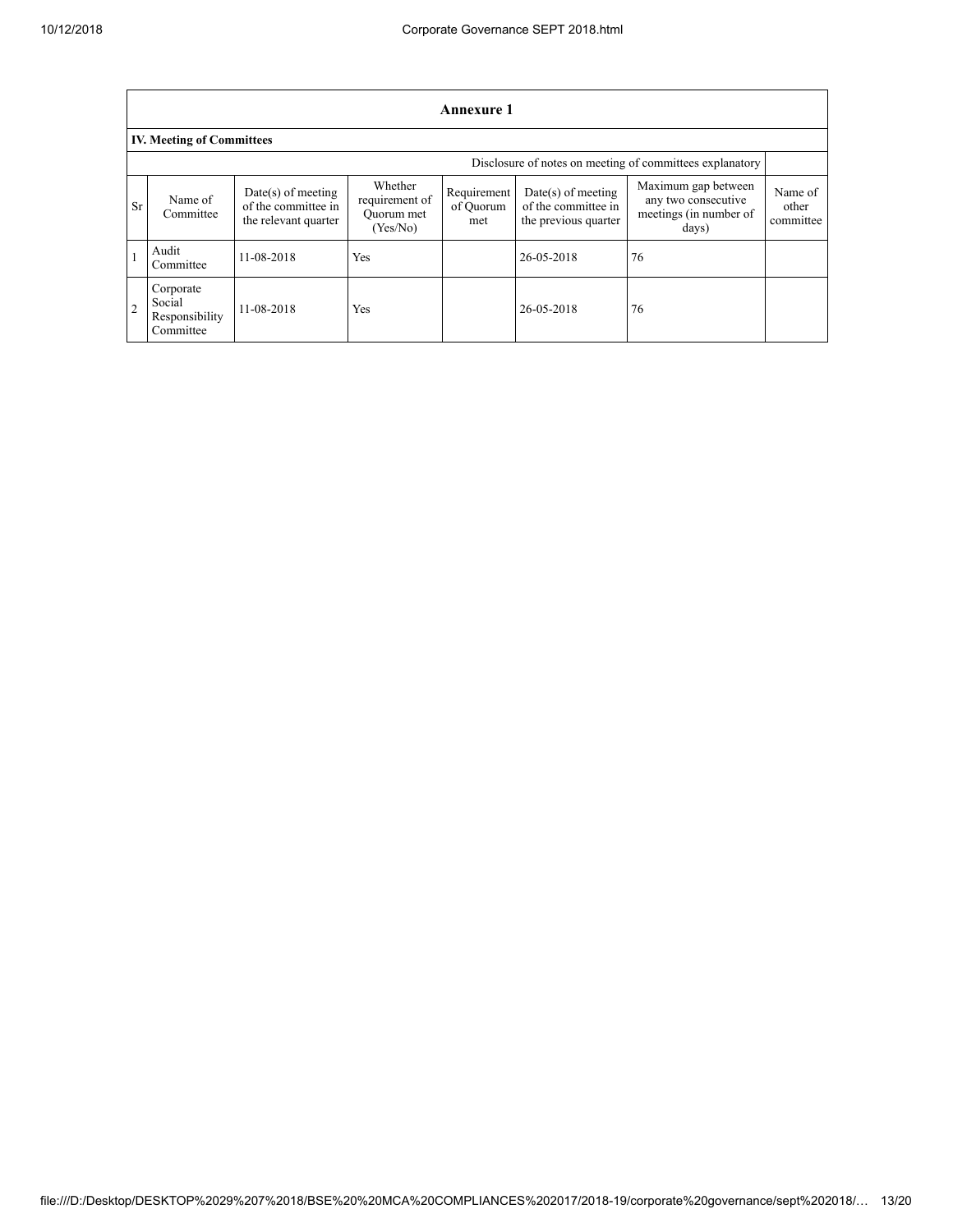|   | Annexure 1                                                                                                |                                  |                                                                    |  |
|---|-----------------------------------------------------------------------------------------------------------|----------------------------------|--------------------------------------------------------------------|--|
|   | V. Related Party Transactions                                                                             |                                  |                                                                    |  |
|   | Subject                                                                                                   | Compliance status<br>(Yes/No/NA) | If status is "No" details of non-<br>compliance may be given here. |  |
|   | Whether prior approval of audit committee obtained                                                        | <b>NA</b>                        |                                                                    |  |
| 2 | Whether shareholder approval obtained for material RPT                                                    | NA.                              |                                                                    |  |
| 3 | Whether details of RPT entered into pursuant to omnibus approval<br>have been reviewed by Audit Committee | <b>NA</b>                        |                                                                    |  |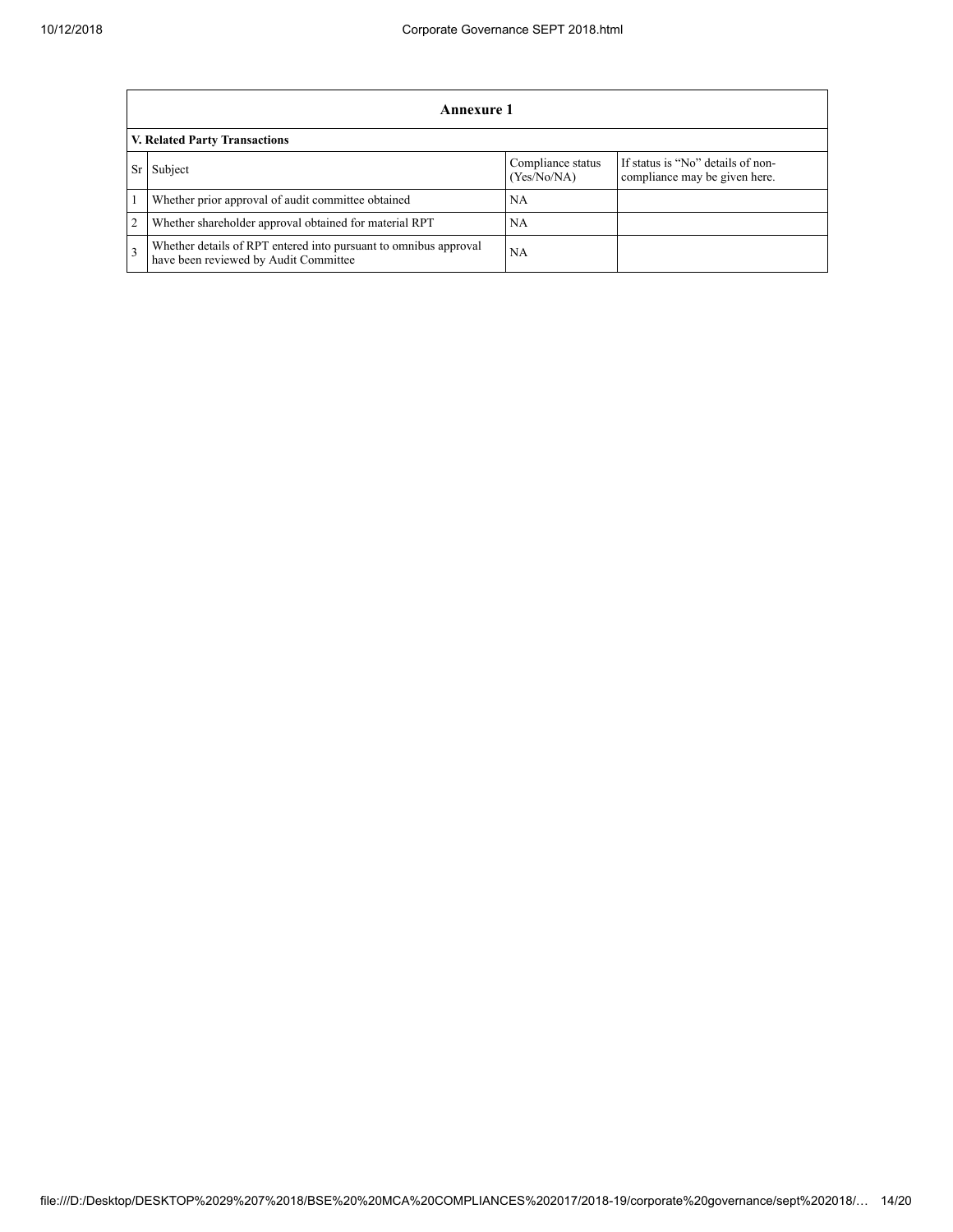|                          | Annexure 1                                                                                                                                                                                                      |                               |  |  |
|--------------------------|-----------------------------------------------------------------------------------------------------------------------------------------------------------------------------------------------------------------|-------------------------------|--|--|
|                          | <b>VI. Affirmations</b>                                                                                                                                                                                         |                               |  |  |
| Sr                       | Subject                                                                                                                                                                                                         | Compliance<br>status (Yes/No) |  |  |
| 1                        | The composition of Board of Directors is in terms of SEBI (Listing obligations and disclosure requirements)<br>Regulations, 2015                                                                                | Yes                           |  |  |
| $\overline{c}$           | The composition of the following committees is in terms of SEBI(Listing obligations and disclosure requirements)<br>Regulations, 2015 a. Audit Committee                                                        | Yes                           |  |  |
| 3                        | The composition of the following committees is in terms of SEBI(Listing obligations and disclosure requirements)<br>Regulations, 2015. b. Nomination & remuneration committee                                   | Yes                           |  |  |
| 4                        | The composition of the following committees is in terms of SEBI(Listing obligations and disclosure requirements)<br>Regulations, 2015. c. Stakeholders relationship committee                                   | Yes                           |  |  |
| $\overline{\phantom{0}}$ | The composition of the following committees is in terms of SEBI(Listing obligations and disclosure requirements)<br>Regulations, 2015. d. Risk management committee (applicable to the top 100 listed entities) | <b>NA</b>                     |  |  |
| 6                        | The committee members have been made aware of their powers, role and responsibilities as specified in SEBI<br>(Listing obligations and disclosure requirements) Regulations, 2015.                              | Yes                           |  |  |
| $\overline{7}$           | The meetings of the board of directors and the above committees have been conducted in the manner as specified in<br>SEBI (Listing obligations and disclosure requirements) Regulations, 2015.                  | Yes                           |  |  |
| 8                        | This report and/or the report submitted in the previous quarter has been placed before Board of Directors.                                                                                                      | Yes                           |  |  |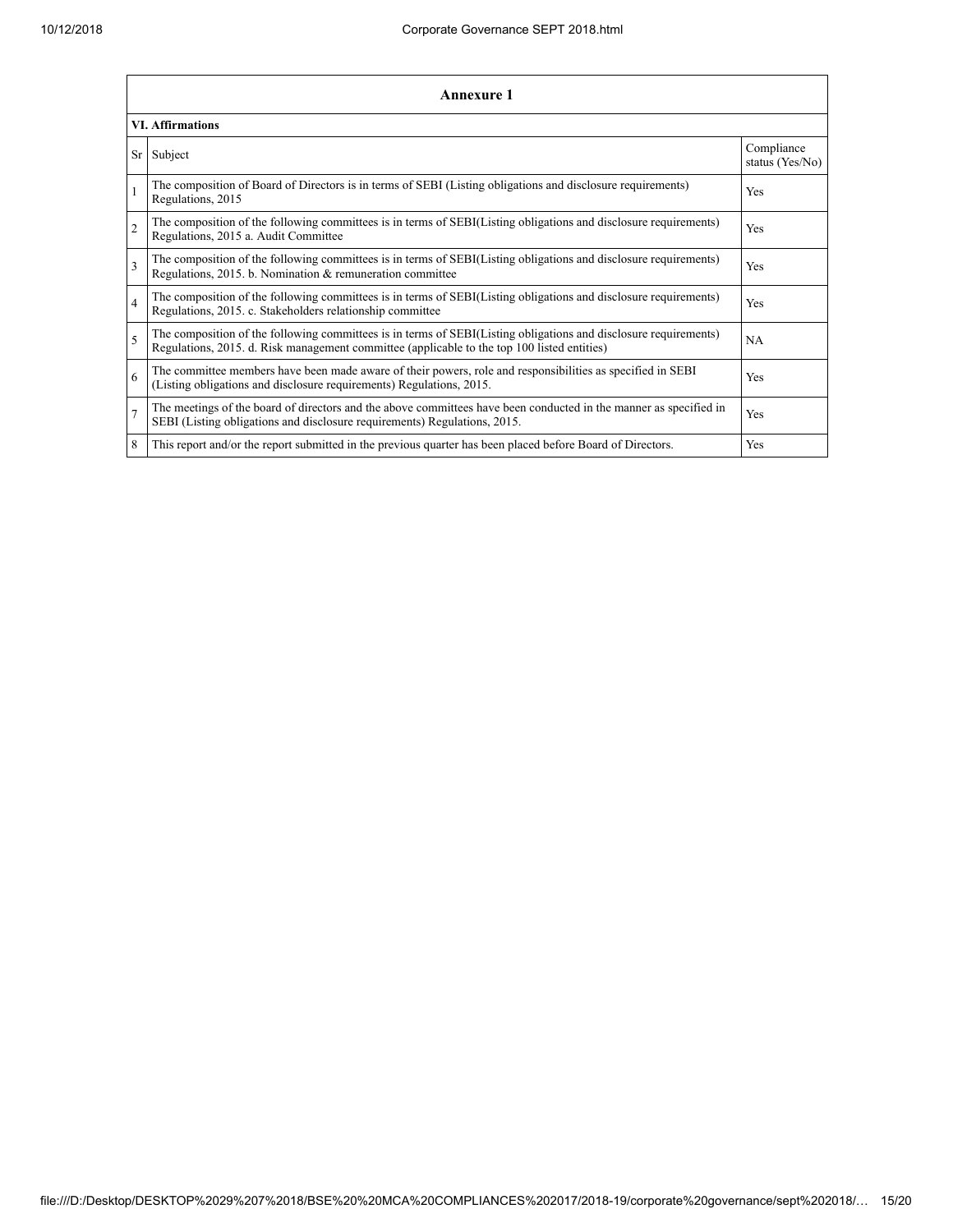| <b>Annexure 1</b> |                   |                         |
|-------------------|-------------------|-------------------------|
| <b>Sr</b>         | Subject           | Compliance status       |
|                   | Name of signatory | <b>SIVARAMAKRISHNAN</b> |
|                   | Designation       | Director                |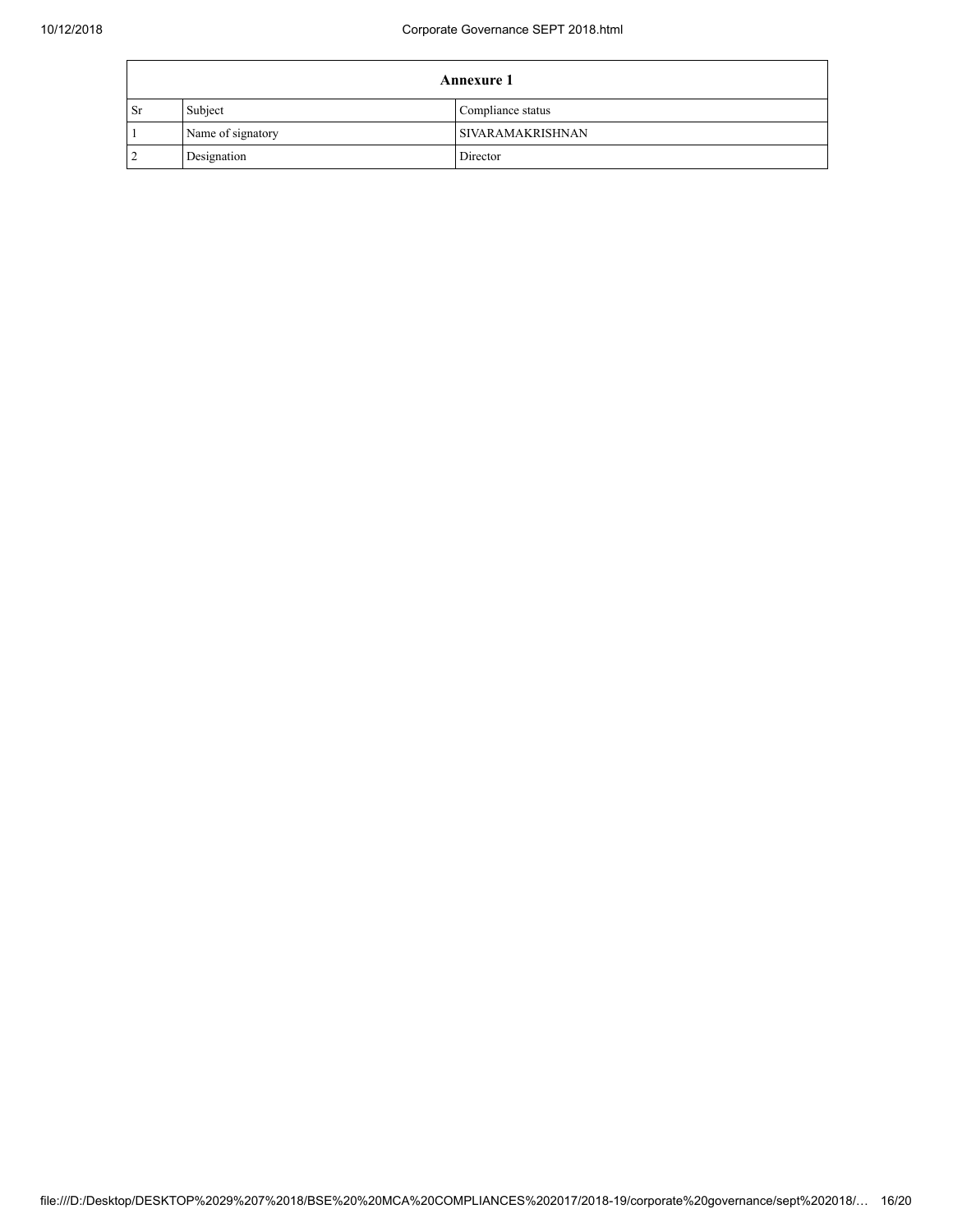$\mathbf{r}$ 

|                | <b>Annexure III</b>                                                                                                                                                                  |                                              |                                     |                                                                      |  |
|----------------|--------------------------------------------------------------------------------------------------------------------------------------------------------------------------------------|----------------------------------------------|-------------------------------------|----------------------------------------------------------------------|--|
|                | Annexure III to be submitted by listed entity at the end of 6 months after end of financial year along-with second quarter report of<br>next financial year                          |                                              |                                     |                                                                      |  |
|                | <b>I.</b> Affirmations                                                                                                                                                               |                                              |                                     |                                                                      |  |
| Sr             | Broad heading                                                                                                                                                                        | Regulation<br>Number                         | Compliance<br>status<br>(Yes/No/NA) | If status is "No" details of<br>non-compliance may be<br>given here. |  |
|                | Copy of the annual report including balance sheet, profit and loss account,<br>directors report, corporate governance report, business responsibility<br>report displayed on website | 46(2)                                        | <b>Yes</b>                          |                                                                      |  |
| $\overline{2}$ | Presence of Chairperson of Audit Committee at the Annual General<br>Meeting                                                                                                          | 18(1)(d)                                     | Yes                                 |                                                                      |  |
| $\mathbf{3}$   | Presence of Chairperson of the nomination and remuneration committee at<br>the annual general meeting                                                                                | 19(3)                                        | <b>Yes</b>                          |                                                                      |  |
| 4              | Whether "Corporate Governance Report" disclosed in Annual Report                                                                                                                     | $34(3)$ read with<br>para C of<br>Schedule V | Yes                                 |                                                                      |  |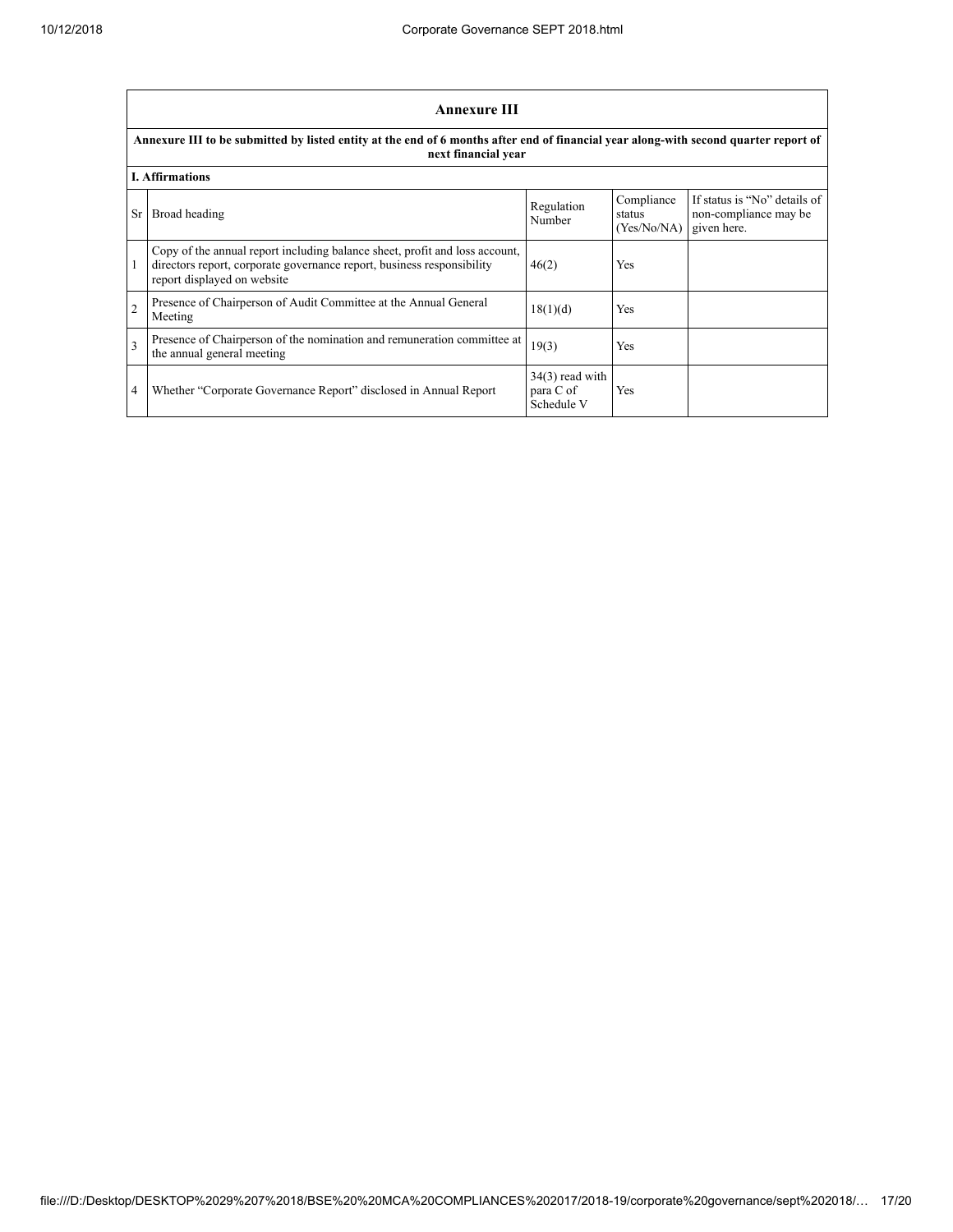| <b>Annexure III</b> |                         |  |
|---------------------|-------------------------|--|
| Name of signatory   | <b>SIVARAMAKRISHNAN</b> |  |
| Designation         | Director                |  |